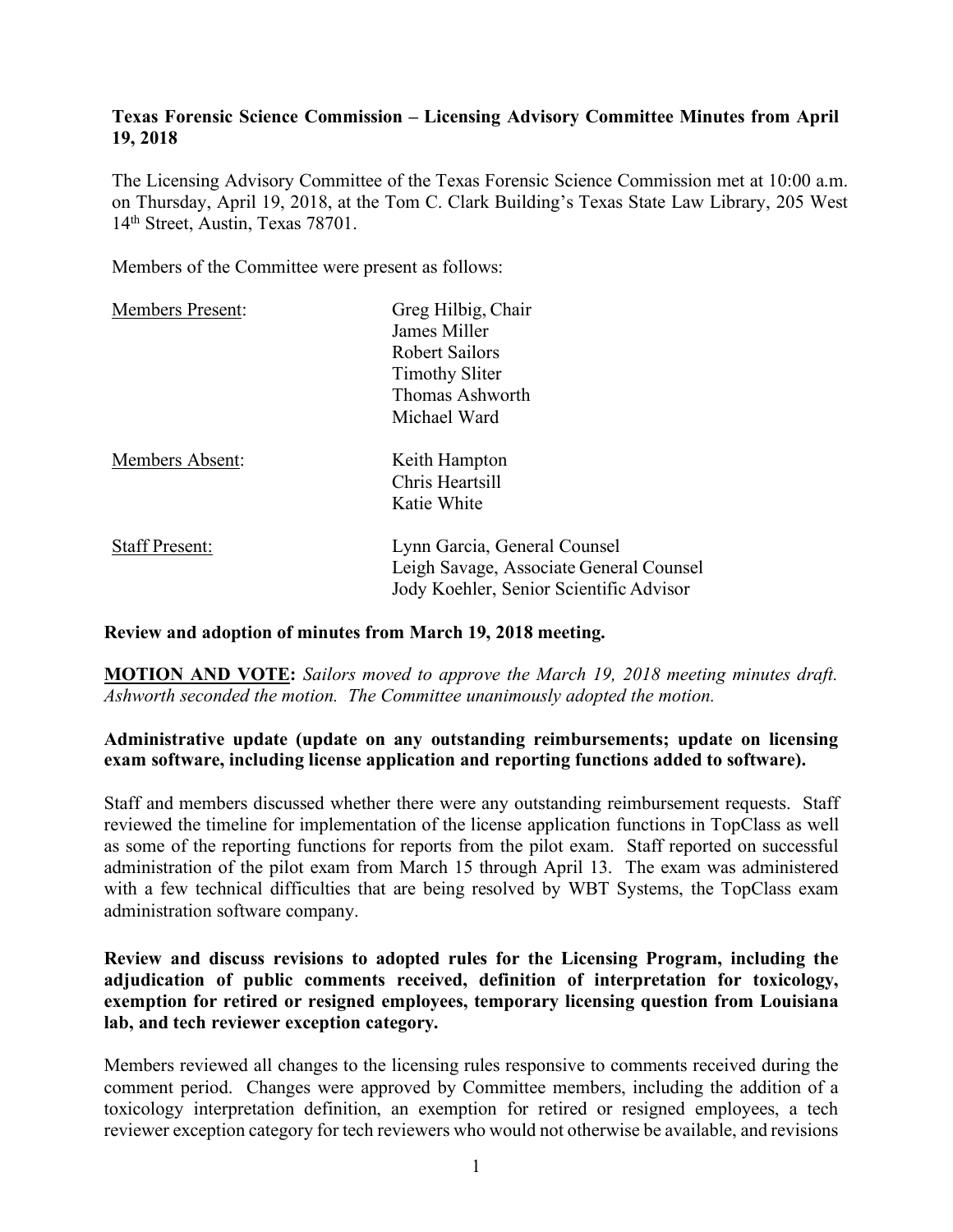to requirements for hours for toxicologists (alcohol only). Staff will post the final, adopted version of the licensing rules following the Commission's quarterly meeting tomorrow.

Members briefly discussed the issue of a Louisiana lab obtaining a temporary license for each employee or getting all of its employees licensed. Members decided this issue is up to the laboratory itself.

## **Discuss proposed statistics requirement for examiners applying after January 1, 2019 and development of financially accessible, online statistics course for forensic examiners.**

Members briefly discussed this item only to report that staff will continue to follow up with SHSU's Patrick Buzzini on whether an online statistics course can be offered at a discounted rate to all Texas licensees who will need to fulfill this requirement after January 1, 2019.

### **Discuss federal examiner exemption.**

Members briefly discussed this item to report that there is no follow-up at this time. The Commission is waiting on a response from DOJ to its March 1 letter before taking any further action on the issue. Committee members will defer to the Commission since the issues are primarily legal issues and the Committee has already made its recommendation.

### **Review and discuss postmortem toxicology opinion from Attorney General's office.**

Members briefly discussed the postmortem toxicology opinion (KP-0188) received from the Attorney General's office, stating that the if the primary purpose of postmortem testing is "medical practice," the testing is not forensic analysis subject to accreditation requirements. Garcia explained Commissioners will review at their quarterly meeting tomorrow, a proposed exemption for postmortem toxicology testing from accreditation requirements due to the impracticality of the Commission being able to review on a case-by-case basis whether the primary purposes of postmortem testing was "medical practice" as described in the AG opinion. Staff will report the Commission's decision after tomorrow's quarterly meeting.

#### **Review and approve laboratory application for Waiver of Laboratory Support Personnel.**

Members reviewed and discussed the draft Waiver of Laboratory Support Personnel application. Staff explained the application will be available online for laboratories to fill out appropriate information and submit. Hilbig requested the job title be added to the form for each person for whom the lab is requesting the waiver in addition to the description of the job. Staff will revise the form accordingly and work on getting the application available online.

### **Discuss setting up workgroups for establishing knowledge-based competency requirements by forensic discipline.**

Members discussed setting up focus groups by forensic discipline to establish knowledge-based competency requirements to take effect prior to January 1, 2019. Licensing Committee members will discuss this item at its next meeting and work on setting up meetings/calls for establishing minimum competency requirements by discipline.

# **Discuss general examination requirement, including update on pilot exam, exam study**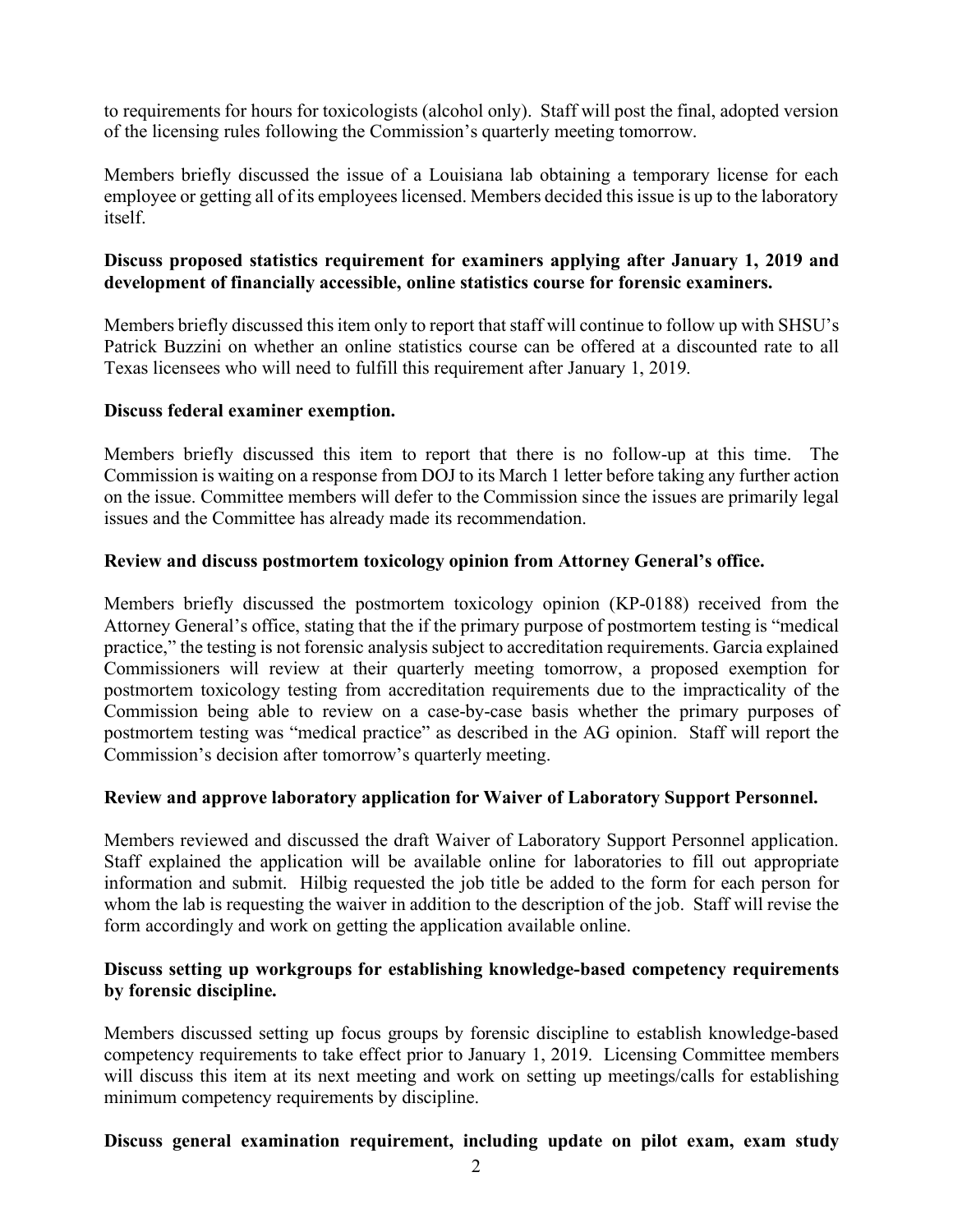### **material, questions, topics, structure and administration, and psychometric testing services.**

Garcia gave a PowerPoint presentation on results from administration of the pilot exam, including detailed statistics on candidate score ranges dividing the scores into quarters and showing stats by forensic discipline and years of forensic experience. She explained the process for evaluation of the exam by the Commission's psychometricians and gave a proposed timeline for release of pilot exam scores. The Commission expects scores will be released by June this year. Commission staff will continue to work with the psychometricians to establish the pass/fail rate for the General Forensic Analyst Licensing Exam.

Committee members expressed an interest in reviewing statistics on how the group of test takers with less than 2 years of experience performed on the pilot exam given that the majority of those tested after January 1, 2019 will be new analysts. The test should focus on this group of candidates and establish a level of minimum competence of the exam topics covered.

Garcia explained two separate approaches for scoring of the exam—a compensatory approach versus a conjunctive approach. With a compensatory approach to establishing candidate scores, exam performance is evaluated as a whole, all correct answers for every domain is counted and a certain number or percentage of the entire test must be answered correctly. With a conjunctive approach, a minimum percentage or number of questions from each of the seven domains/topics must be answered correctly in conjunction with a minimum number of total questions answered correctly on the exam to meet the pass rate.

**MOTION AND VOTE:** *Sliter moved to recommend the full Commission adopt a conjunctive approach to establishing the minimum pass rate for the exam. Ward seconded the motion. The Committee unanimously adopted the motion.*

Garcia will revise the PowerPoint presentation given today to include the recommendation by the Committee for the full Commission meeting tomorrow.

Erin Reat, forensic biology analyst from the Bexar County Criminal Investigation Lab, gave feedback on the pilot exam. Reat discussed TACLD and other members of the scientific community's willingness to provide input on evaluation of the pilot exam questions. Members discussed putting together a group of nine people to conduct a comprehensive review of the exam questions before the General Forensic Exam is released.

**MOTION AND VOTE:** *Ward moved to recommend the full Commission ask the TACLD to provide a roster identifying members and/or analysts nominated to participate in the evaluation of the exam questions from which FSC staff will pick 4 or 5 people to participate. Sliter seconded the motion. The Committee unanimously adopted the motion.*

The 4 or 5 people from TACLD will work with two other members—possibly Drs. Kerrigan and Budowle to evaluate the exam questions. The target for release of the General Forensic Analyst Licensing Exam is between June 15 through July 1.

Henry Hollyday, forensic analyst from Bexar County Criminal Investigation lab also provided feedback on the pilot exam. Hollyday suggested a more detailed syllabus or outline on the topics would be helpful to test-takers.